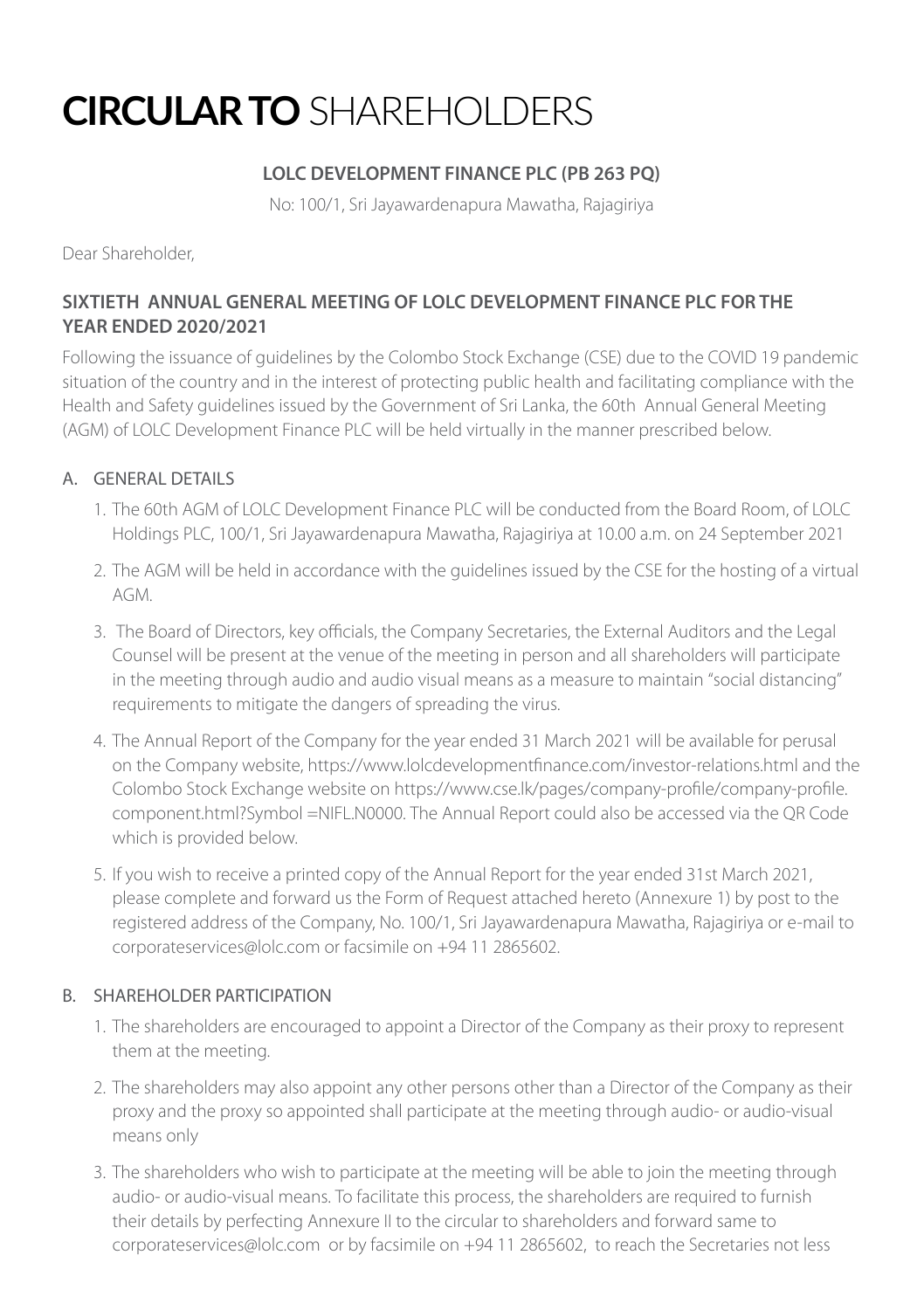## Circular to Shareholders

than five (05) days before the date of the meeting so that the meeting login information could be forwarded to the e-mail addresses so provided.

4. To facilitate the appointment of proxies as specified in B.1 and B.2 above, the Form of Proxy is attached with the Notice of Meeting. The duly filled Form of Proxy should be sent to reach the Company Secretaries via e-mail to corporateservices@lolc.com or facsimile on +94 11 2865602 or by post to the registered address of the Company No. 100/1, Sri Jayawardenapura Mawatha, Rajagiriya, not less than forty eight (48) hours before the time fixed for the meeting.

### C. SHAREHOLDERS' QUERIES

- 1. The shareholders are hereby advised that if they wish to raise any queries, such queries should be sent to reach the Company Secretaries, via e-mail to corporateservices@lolc.com or facsimile on +94 11 2865602 or by post to the registered address of the Company No. 100/1, Sri Jayawardenapura Mawatha, Rajagiriya, not less than five (5) days before the date of the meeting. This is in order to enable the Company Secretaries to compile the queries and forward same for the attention of the Board of Directors so that they could be addressed at the meeting.
- 2. At the AGM, the Chairman of the meeting will deal with those questions/ comments which are relevant to the agenda items in the Notice of AGM.

For any further queries on this matter, please contact Mrs. Dunisha Perera at the Company Secretarial Division of LOLC Development Finance PLC.

Telephone : 011 5880880 (ext. 2359)

E- mail : Dunisha-corporateservices@lolc.com

The Board wishes to thank the shareholders of the Company for their unwavering cooperation.

Yours faithfully, LOLC Development Finance PLC

feanifialur

LOLC CORPORATE SERVICES (PVT) LTD Secretaries

30 August 2021 Rajagiriya (in the greater Colombo

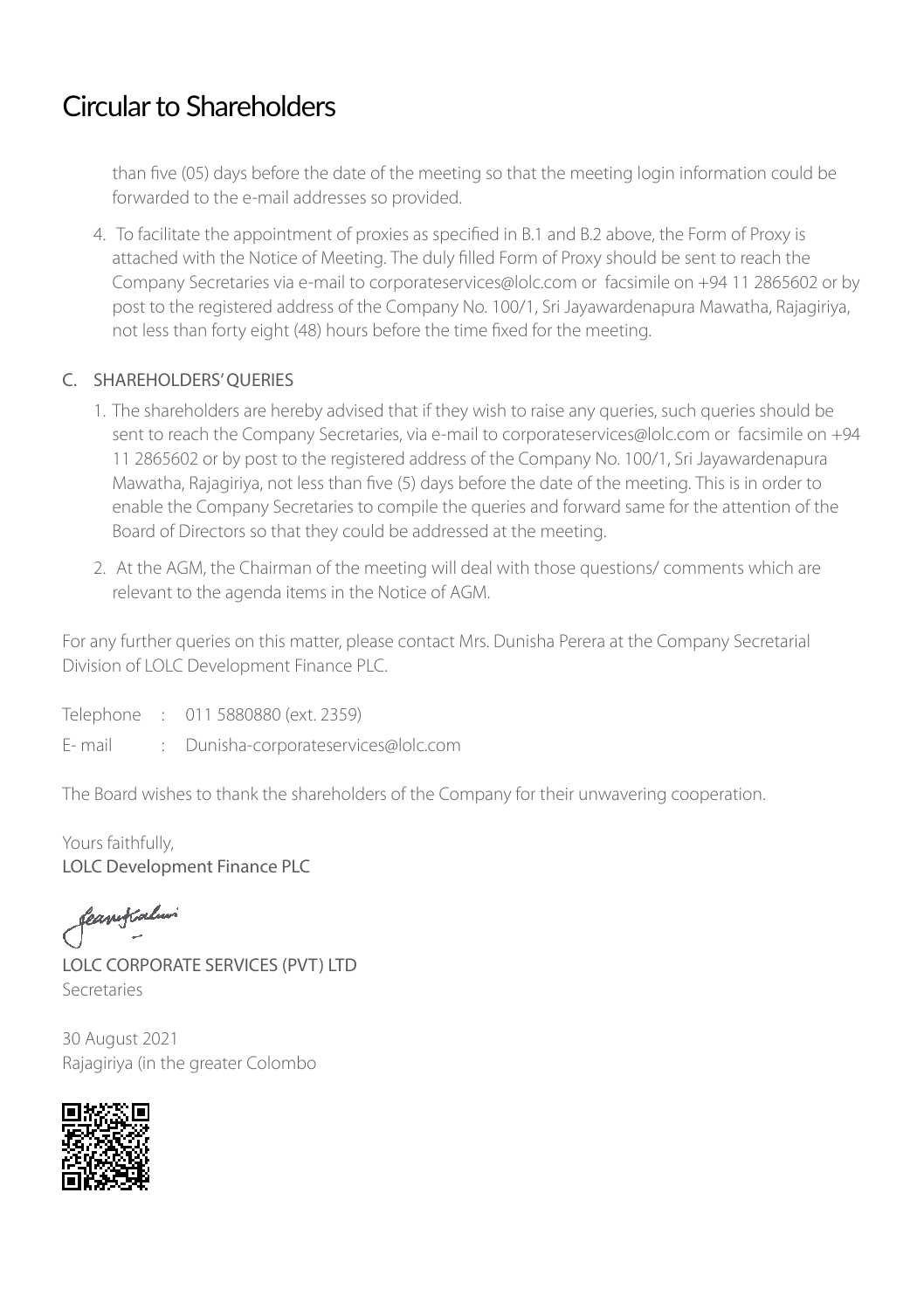## ANNEXURE I

To : LOLC Corporate Services (Private) Limited Secretaries to LOLC Development Finance PLC 100/1, Sri Jayawardenapura Mawatha Rajagiriya

#### **REQUEST FOR A PRINTED COPY OF THE ANNUAL REPORT 2020/2021**



### **I would like to receive the printed version of the Annual Report of LOLC Development Finance PLC**

| Full Name of the Shareholder<br>(as on the CDS account/<br>Share Certificate) |  |
|-------------------------------------------------------------------------------|--|
| Shareholder's NIC/ Passport/<br>Company Registration No.                      |  |
| Folio Number                                                                  |  |
| Address                                                                       |  |
| Contact no                                                                    |  |

Signature Date

............................................................. .............................................................

Notes:

- 1. Please complete the Form of Request by filling in legibly the required information in BLOCK LETTERS, signing in the space provided and filling in the date of signature.
- 2. Please post the completed Form of Request to the Company Secretaries at the address given above or e-mail to corporateservices@lolc.com or facsimile on +94 11 2865602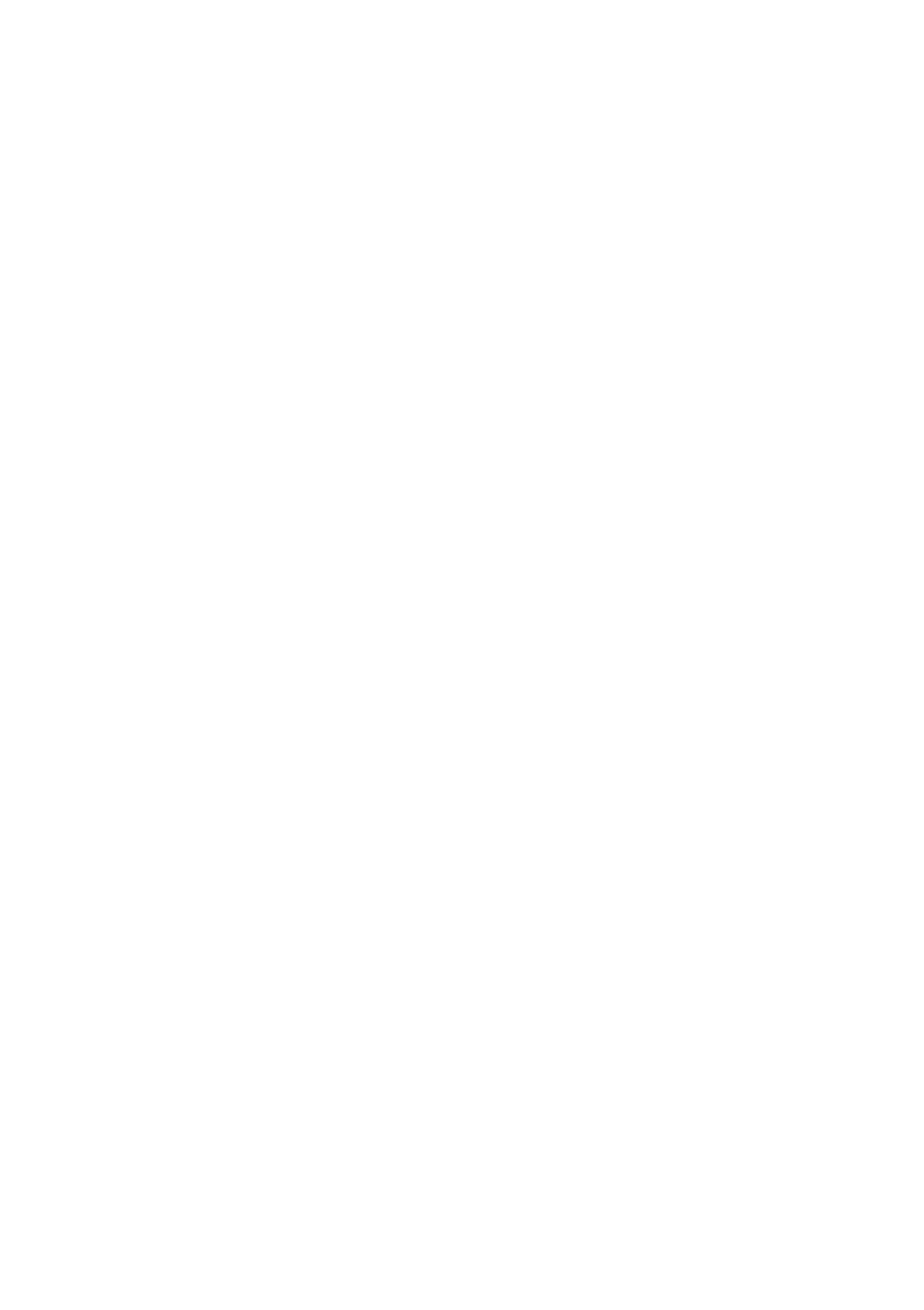## ANNEXURE II

### **LOLC DEVELOPMENT FINANCE PLC 60TH ANNUAL GENERAL MEETING REGISTRATION OF SHAREHOLDER DETAILS FOR ONLINE PARTICIPATION**

To: LOLC Corporate Services (Pvt) Ltd Secretaries to LOLC Development Finance PLC 100/1 Sri Jayewardenapura Mawatha Rajagiriya

|    | Details of shareholder                                                                          |                             |                     |  |  |
|----|-------------------------------------------------------------------------------------------------|-----------------------------|---------------------|--|--|
|    | 1. Full name                                                                                    | 1. Primary:                 |                     |  |  |
|    |                                                                                                 | 2. Joint $*$ :              |                     |  |  |
| 3. | Address/s                                                                                       |                             |                     |  |  |
| 4. | National Identify Card number/<br>Company Registration number                                   |                             |                     |  |  |
| 5. | CDS Account number/s                                                                            |                             |                     |  |  |
| б. | Contact number/s                                                                                | Land line (residence/work): | Mobile <sup>.</sup> |  |  |
|    | 7. Email address/s (to which the on<br>line meeting link should be<br>forwarded by the Company) |                             |                     |  |  |
| 8. | Name of the Proxy Holder                                                                        |                             |                     |  |  |
| 9. | Proxy holder/s' NIC/Passport No.                                                                |                             |                     |  |  |
|    | 10. Proxy holder/s' Contact number/                                                             | Land line (residence/work): | Mobile:             |  |  |
|    | 11. Proxy holder/s' email                                                                       |                             |                     |  |  |

\*strike out if not applicable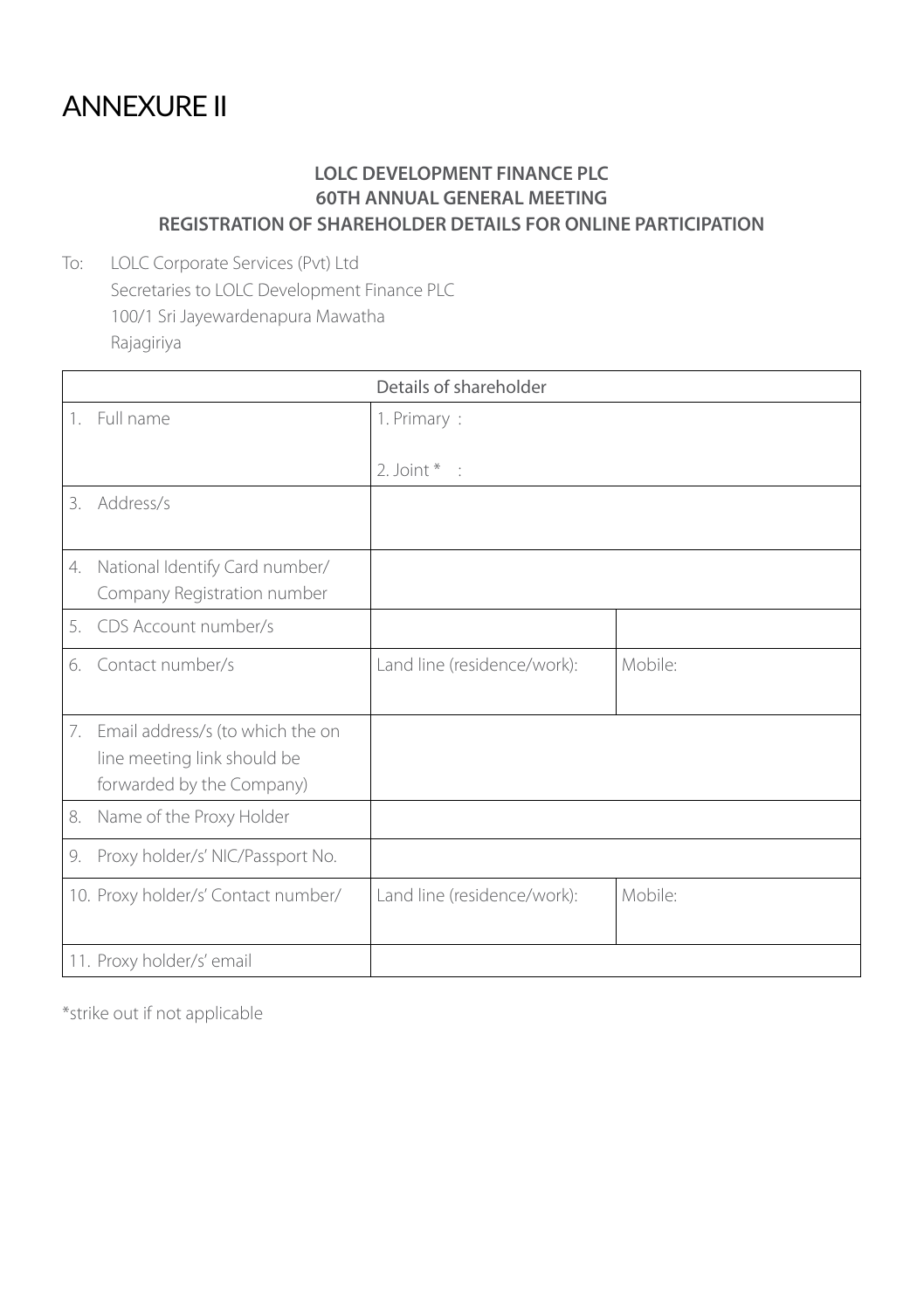# ANNEXURE II

I/We hereby certify that the details given above are true and accurate and are furnished for the purpose of enabling my/our online participation at the Annual General Meeting. I/We acknowledge that the Company shall have the right to disable my/our participation in the event the above information furnished are found to be incorrect or inconsistent with shareholding records.

Shareholder's signature & Date Shareholder's signature & Date

......................................./....................... ......................................./.......................

Note:

- 1. It is mandatory for the shareholder/s to provide the email address in the space provided above in order to forward the log in information to facilitate the online participation at the meeting
- 2. Duly completed registration of Shareholder Details Form should be forwarded to corporateservices@ lolc.com or by facsimile on 011-2865602, to reach the Company Secretaries not less than five (05) days before the date of the meeting.

Only registered shareholders and registered proxy holders will be permitted to log in and participate in the AGM on-line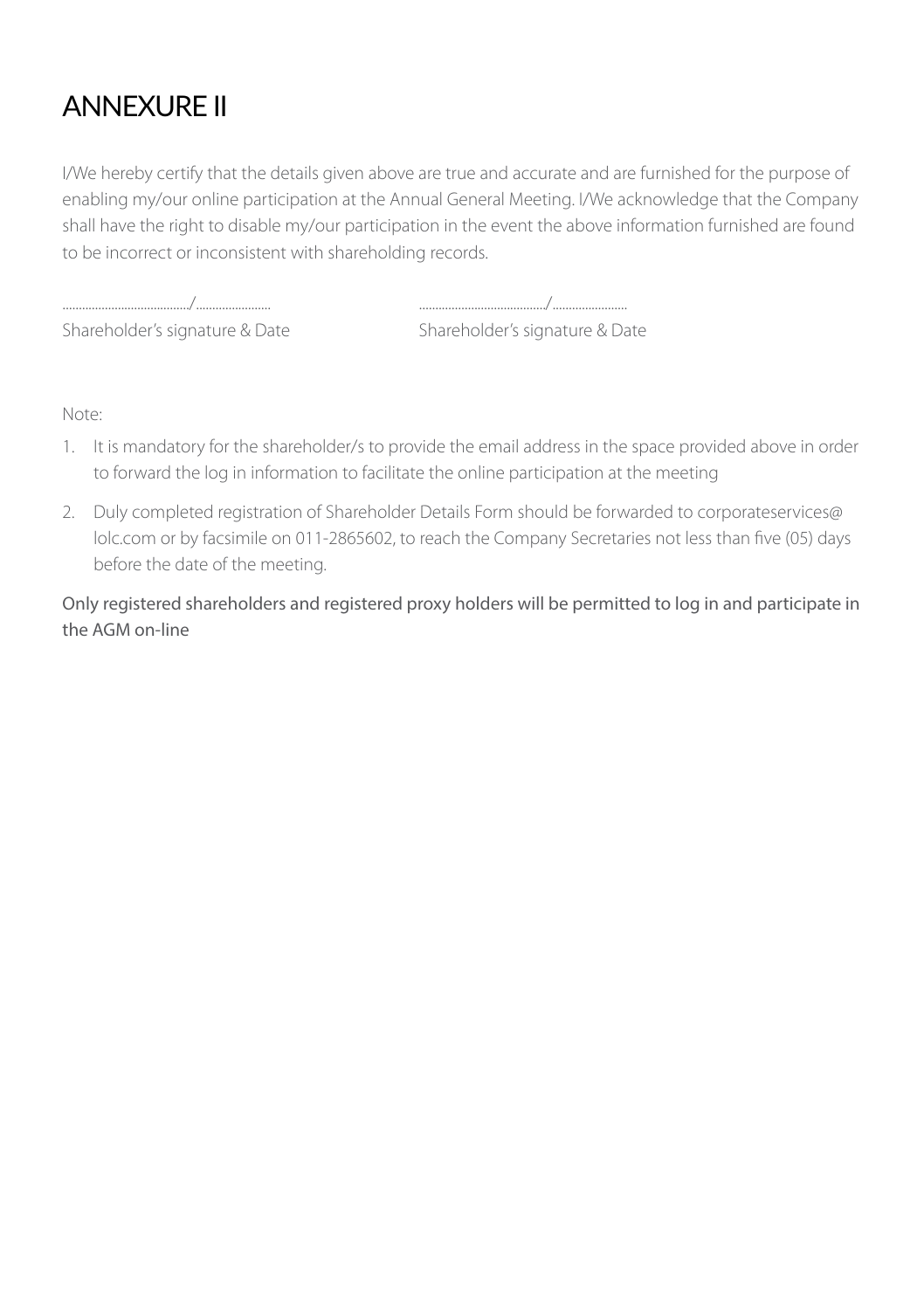# **NOTICE OF** MEETING

NOTICE IS HEREBY GIVEN THAT THE 60TH ANNUAL GENERAL MEETING of the Company will be held on 24th September 2021 at 10.00 a.m. for the following purposes: The AGM will be held as an on-line audio-visual meeting with arrangements for the on-line meeting platform made at the registered office of the Company at 100/1, Sri Jayawardenapura Mawatha, Rajagiriya

- 1. To receive and consider the Report of the Directors and Statement of Accounts for the year ended 31st March, 2021 with the Report of the Auditors thereon.
- 2. To re-elect as a Director Mr. W D K Jayawardena who retires by rotation in terms of Article 74 of the Articles of Association of the Company.
- 3. To re-elect as a Director Mr.T.Sanakan who retires by rotation in terms of Article 69 of the Articles of Association of the Company.
- 4. To re-elect as a Director Mr.S Lankathilake who retires by rotation in terms of Article 69 of the Articles of Association of the Company.
- 5. To re-appoint as auditors KPMG, Chartered Accountants for the ensuing year at a remuneration to be agreed by the Directors.
- 6. To approve in terms of the Companies Act No.26 of 1951 (Donations), the making of donations by the Directors as determined by them for the current financial year and until the next Annual General meeting of the Company.

By order of the Board

#### LOLC Development Finance PLC

fearytalur

LOLC Corporate Services (Pvt) Ltd Secretaries

30th August 2021 Rajagiriya (in the greater Colombo)

#### **IMPORTANT NOTICE:**

#### This year the Annual Report and Financial Statements of the Company are available on the:

(1) Corporate Website - https://www.lolcdevelopmentfinance.com/investor-relations.html and

(2) The Colombo Stock Exchange – www.cse.lk

Members may also access the Annual Report and Financial Statements on their electronic devices by scanning the following QR code:



For clarifications on how to download and/or access the Annual Report and Financial Statements, please contact Dunisha on 011-25880359 during normal office hours (8.30 a.m. to 5.00 p.m.) or email corporateservices@lolc.com.

Should Members wish to obtain a hard copy of the Annual Report, they may send a written request to the registered office of the Company by filling the request form attached to the Form of Proxy. A printed copy of the Annual Report will be forwarded by the Company within eight (8) market days from the date of receipt of the request.

In the event the Company is required to take any further action in relation to the Meeting, in the best interests of the Meeting attendees due to the COVID-19 pandemic; and/or any communications, guidelines, directives or orders issued by the Government of Sri Lanka, Notice of such action shall be given by way of an announcement to the Colombo Stock Exchange and publication on the Company website – https://www.lolcdevelopmentfinance.com/investor-relations.html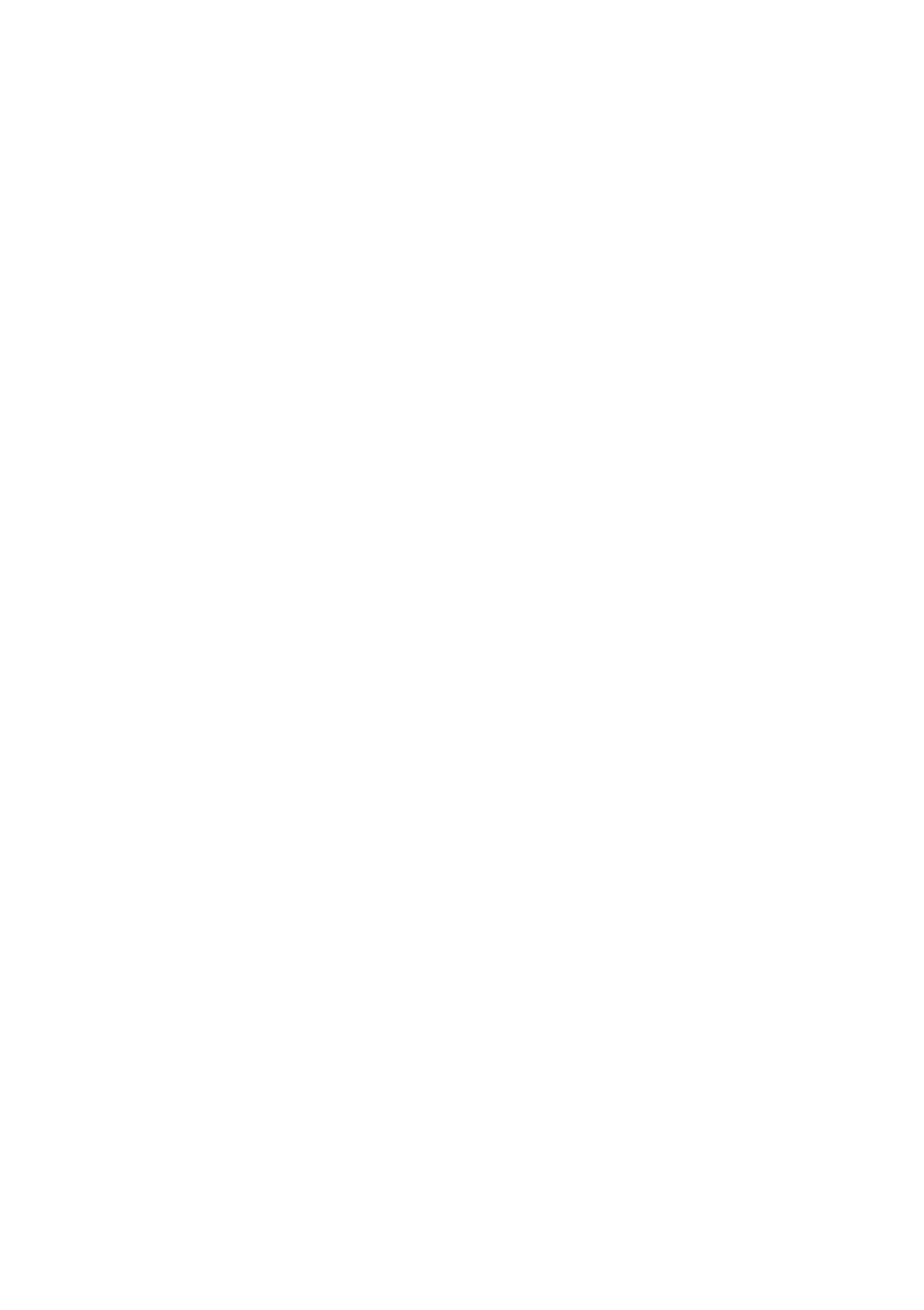# **FORM OF** PROXY

| Waduthantri Dharshan Kapila Jayawardena | of Colombo or failing him |  |  |  |
|-----------------------------------------|---------------------------|--|--|--|
| Annakkarage Jayantha Luxman Peiris      | of Colombo or failing him |  |  |  |
| Wanni Achchige Rohana Kumara            | of Colombo or failing him |  |  |  |
| Thamotharampillai Sanakan               | of Colombo or failing him |  |  |  |
| Sunil Lankathilake                      | of Colombo                |  |  |  |

as my/our\* Proxy to represent me/us\* at the Sixtieth (60th ) Annual General Meeting of the Company to be held as an on-line meeting on 24th September 2021 at 10.00 a.m and at any adjournment thereof and at every poll which may be taken in consequence thereof.

|                |                                                                                                                                                  | For | Against |
|----------------|--------------------------------------------------------------------------------------------------------------------------------------------------|-----|---------|
|                | To re-elect as a Director Mr. W D K Jayawardena who retires by rotation in terms of<br>Articles 74 of the Article of Association of the Company. |     |         |
| 2              | To re-elect as a Director Mr. T Sanakan who retires by rotation in terms of Articles 69 of the<br>Article of Association of the Company.         |     |         |
| 3              | To re-elect as a Director Mr. S Lankathilake who retires by rotation in terms of Articles 69 of the<br>Article of Association of the Company     |     |         |
| $\overline{4}$ | To re-appoint as auditors KPMG, Chartered Accountants for the ensuing year at a remuneration to<br>be agreed by the Directors.                   |     |         |
| 5.             | To authorize the Board of Directors to determine donations.                                                                                      |     |         |
|                | (*please strike off inappropriate word)                                                                                                          |     |         |
| .2021          |                                                                                                                                                  |     |         |

 ……………………………………… Signature of Shareholder

#### NOTE:

- 1) A proxy need not be a member of the Company
- 2) Instruction as to completion appear on the reverse hereof

Please (please refer overleaf for instructions)